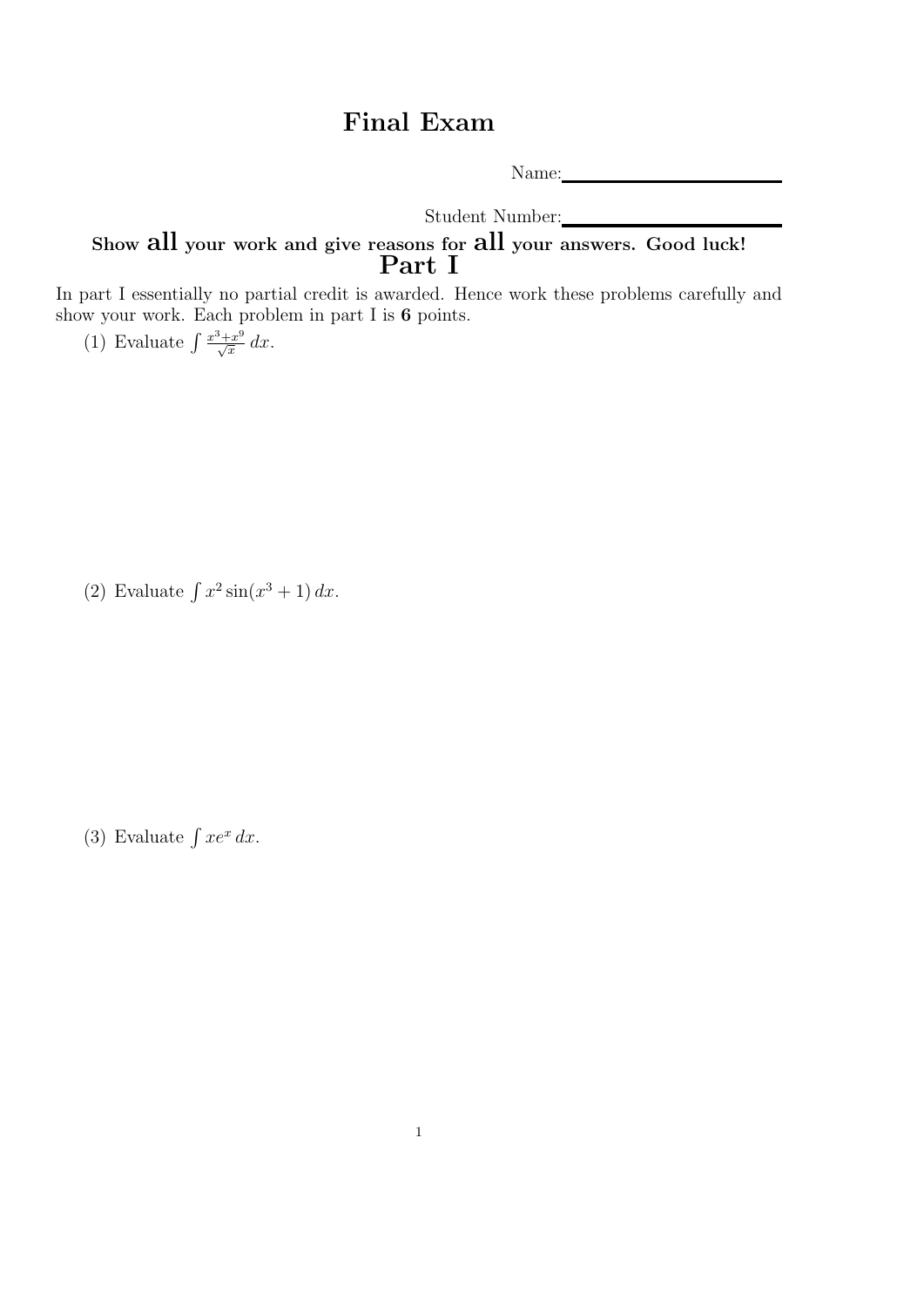(4) Evaluate  $\int \frac{1}{r^2}$  $rac{1}{x^2-1} dx$ .

(5) Evaluate  $\int_0^\infty$  $\frac{1}{x^2+1} dx$ .

(6) Evaluate  $\int \ln(x) dx$ .

(7) Find the interval of convergence for the series

$$
\sum_{n=1}^{\infty} \frac{x^n}{n}.
$$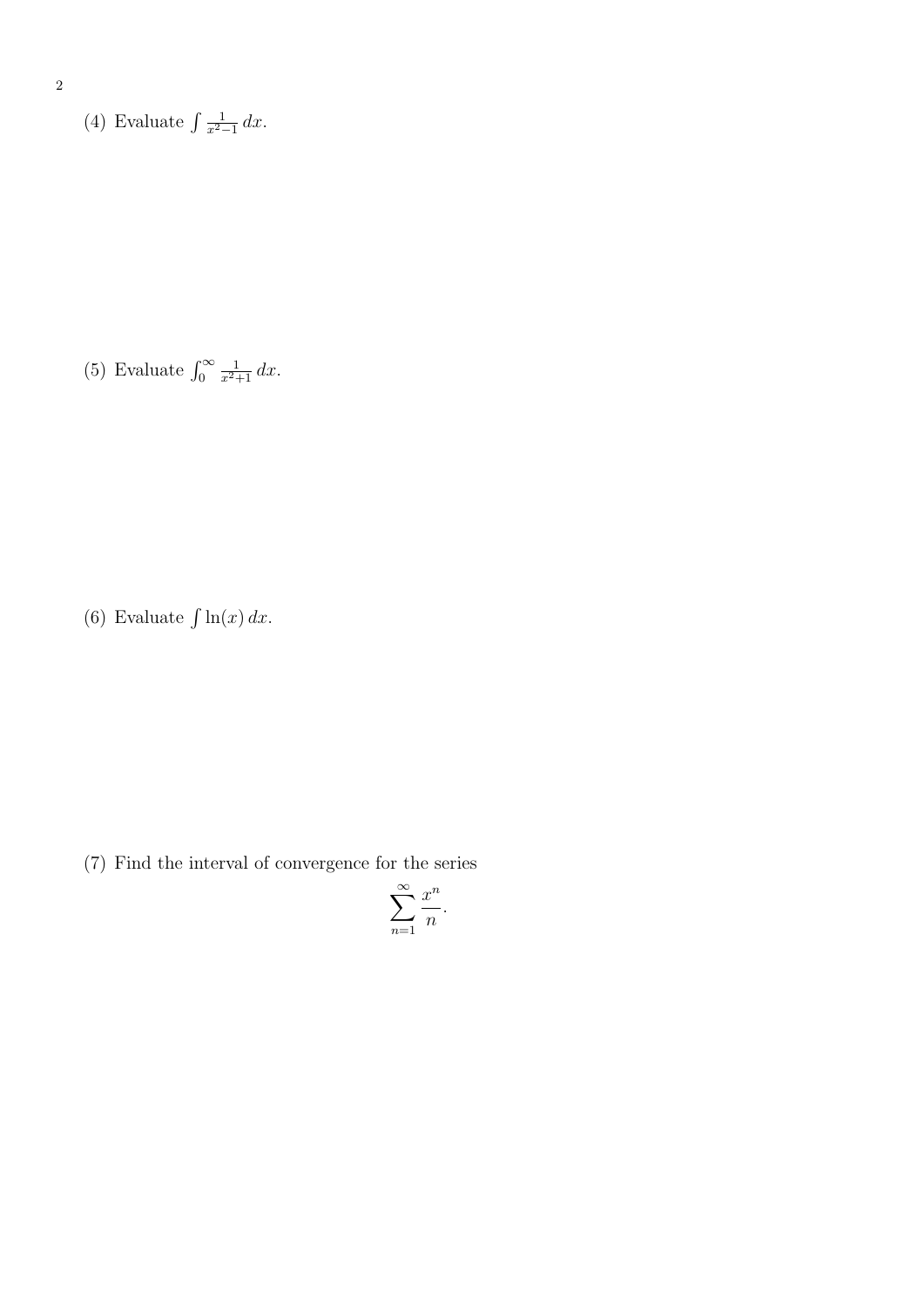(8) Find the MacLaurin series for the function  $f(x) = \frac{1}{x^8+1}$ . For which values of x is this series equal to to the function  $f(x)$ ?

(9) Find the angle between the vectors  $\mathbf{a} = 1, -1, 3 >$  and  $\mathbf{b} = 1, 1, 2 >$ . (You may leave your answer in the form  $\cos^{-1}(\theta)$ .)

(10) Find the point of intersection of the line and  $\sqrt{ }$  $\int$  $\overline{\mathcal{L}}$  $x = -1 + s$  $y=4+s$  $z = 1 + 3s$ and the plane  $x + y + z = 9.$ 

(11) Set up (you do not need to evaluate) an integral for the arc length of the parametric curve  $x(t) = \sin(t^2)$ ,  $y(t) = te^t$ ,  $0 \le t \le 5$ .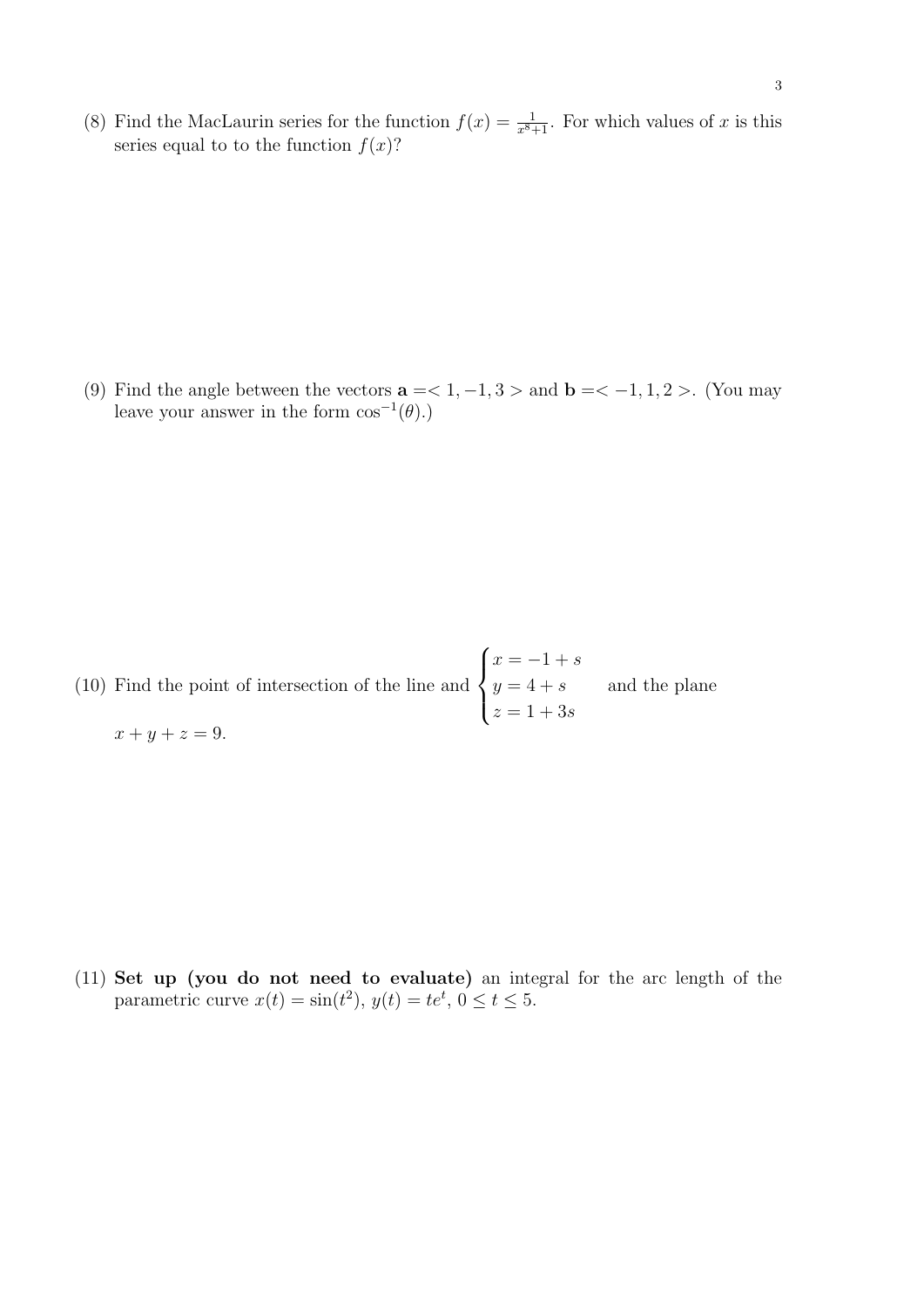## Part II

In part II partial credit is awarded. Hence work these problems carefully. Each problem in part II is 10 points.

(12) Use series to approximate  $\int_0^{1/10} \sin(x^4) dx$  with an error less than 10<sup>-15</sup>.

(13) Evaluate  $\int \sin(\sqrt{x}) dx$ .